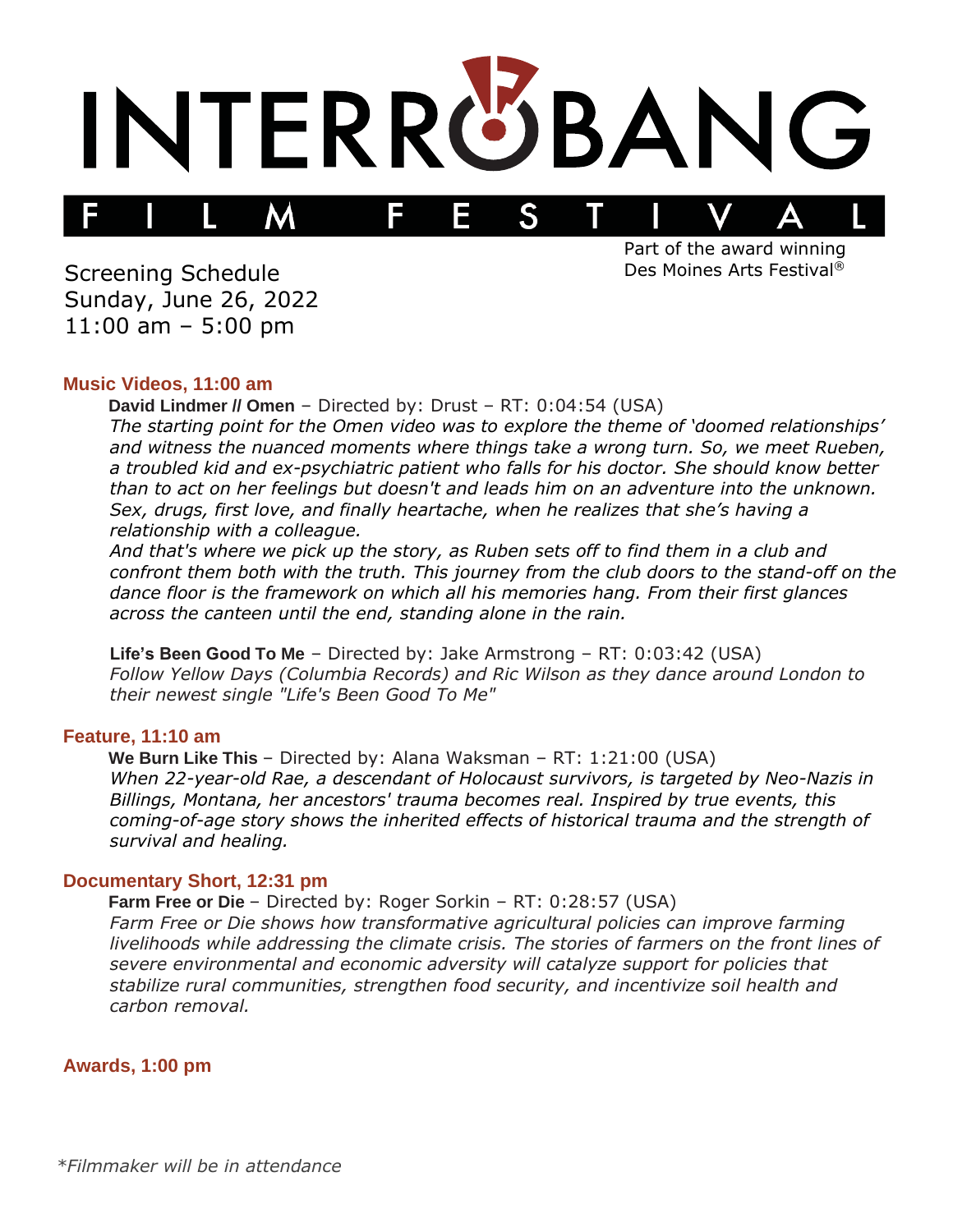Screening Schedule Continued Sunday, June 26, 2022 11:00 am – 5:00 pm

# **INTERRUBANG** FILM FESTIVAL

## **Student Films, 1:10 pm**

**The White Rose** – Directed by: Ian Kim – RT: 0:02:30 (USA) *The story of the German students who resisted the Nazis by distributing incendiary leaflets told in stop-motion animation though the account of former member George J. Wittenstein.*

**Glued** – Directed by: Oswmer Louis – RT: 0:09:02 (USA) *A young man is stuck in his chair.*

### **Found Footage, 1:22 pm**

**Old Met** – Directed by: John Haley – RT: 0:06:00 (USA)

*"Old Met" is a short experimental archival documentary exploring the imprint of capitalism on lived spaces. The film documents the structural journey of a single plot of land, from the construction of the Minnesota Twins' Metropolitan Stadium to its eventual demolition and replacement by the Mall of America. As the film spirals between these two quintessentially "American" symbols—the baseball stadium and the shopping mall—the circuitous and appropriative mechanisms of our economic structures are imprinted, again and again, on the surrounding landscape.*

### **Web/TV 1:28 pm**

**SuperDick | ep 1 | Red Rage** – Directed by: Charlie Harmoney – RT: 0:07:00 (USA) *A misanthropic superhero takes therapy in order to handle the everyday ebbs and flows of fighting crime.*

### **Feature, 1:35 pm**

#### **Cinema & Sanctuary** – Directed by: Dave Davidson – RT: 1:00:00 (USA)

*"Cinema and Sanctuary" tells the astonishing and little-known story of the first documentary film school in America. Under the watchful eye of renowned avant garde filmmaker and DADAist, Hans Richter, The Film Institute at the City College of NY exposed generations of working class kids raised on Hollywood movies to the power of documentary film. Richter's students ranged from Oscar winners Alan Heim and Lawrence Silk to avant-garde experimenters Shirley Clarke and Jonas Mekas. Despite its enormous impact, the Institute proved to be too far ahead of its time. Short-sighted college administrators claimed that the teaching of the most powerful art form of the modern era belonged "in trade schools" and not at a senior college. Outraged students responded in protest, staging a 'cinematic invasion' of the President's house in the spirit of Hans Richter's DADA political theatre.*

### **Shorts, 2:35 pm**

**Divertimento** – Directed by: Sheikhalishahi – RT: 0:30:00 (France) *Jonas Olsen, a chess player haunted by a tragic past, is given an opportunity to participate in a mysterious game, Divertimento.*

**Static Space** – Directed by: Black-Spence – RT: 0:28:43 (USA)

*Jamie lives an autopilot existence in Indiana until a distant voice comes through her ham radio. Two women who couldn't be more different are about to learn a powerful connection can change everything.*